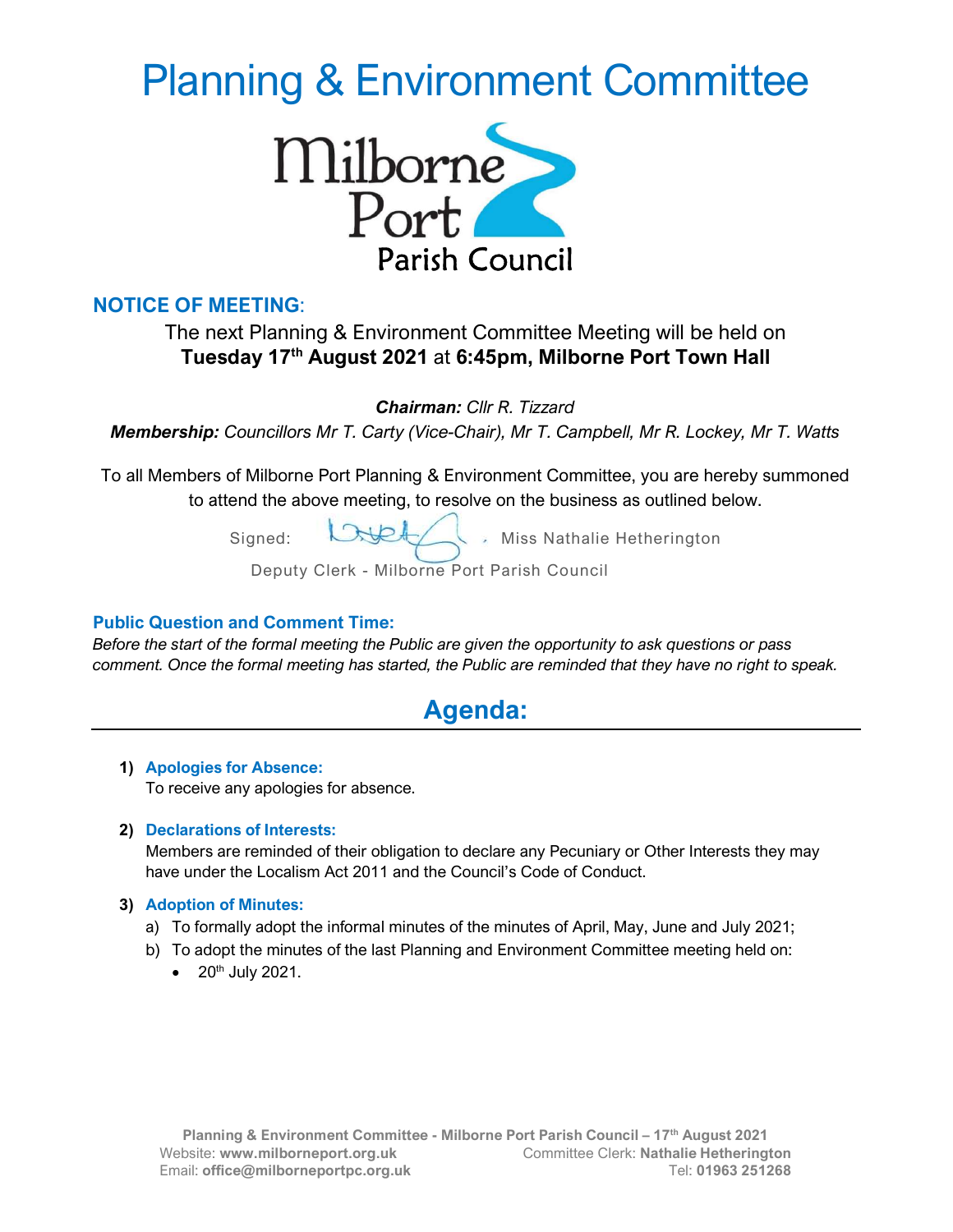4) Planning, Tree & Licensing Applications made to South Somerset District Council: To resolve the Parish Council's response to SSDC on any local planning or tree applications.

#### Application 1

Application Reference: 21/02430/FUL

What is proposed: Proposed demolition of existing agricultural building and erection of dwelling

Where it is proposed: The Barn, Land OS 6540, Fiddlers Green Road, Corton Denham

Deadline for response: 27<sup>th</sup> August 2021

#### Application 2

Application Reference: 21/02315/HOU

What is proposed: Erection of single storey summerhouse to rear garden

Where it is proposed: Morecroft, Brook Street, Milborne Port, DT9 5DN

Deadline for response: 18<sup>th</sup> August 2021

#### Application 3

Application Reference: 21/02377/HOU

What is proposed: New single storey garage extension to the side of the property.

Where it is proposed: Peaceville Farm, Wick Road, Milborne Port

Deadline for response: 25<sup>th</sup> August 2021

#### Application 4

Application Reference: 21/02058/S73A

What is proposed: S73A application to vary conditions 02 (materials) & 06 (approved plan) of 14/03590/FUL to amend the design of the garage roof to accommodate an attic room

Where it is proposed: Land at Springfield, Station Road, Milborne Port

Deadline for response: 31<sup>st</sup> August 2021

Update on previous applications

#### Please Note:

- $\circ$  To access the planning application under consideration and supporting documents use the reference number on the South Somerset District Council (SSDC)website: https://www.southsomerset.gov.uk/services/planning/search-for-a-planning-application/
- $\circ$  The Committee reserves the right to consider any applications received between the time the agenda was issued and the day of the meeting.
- $\circ$  The Parish Council is only consulted by SSDC on applications; the power to determine them rests with SSDC.

#### 5) Planning & Environment Committee Budget Update

To receive the latest budget spending to date.